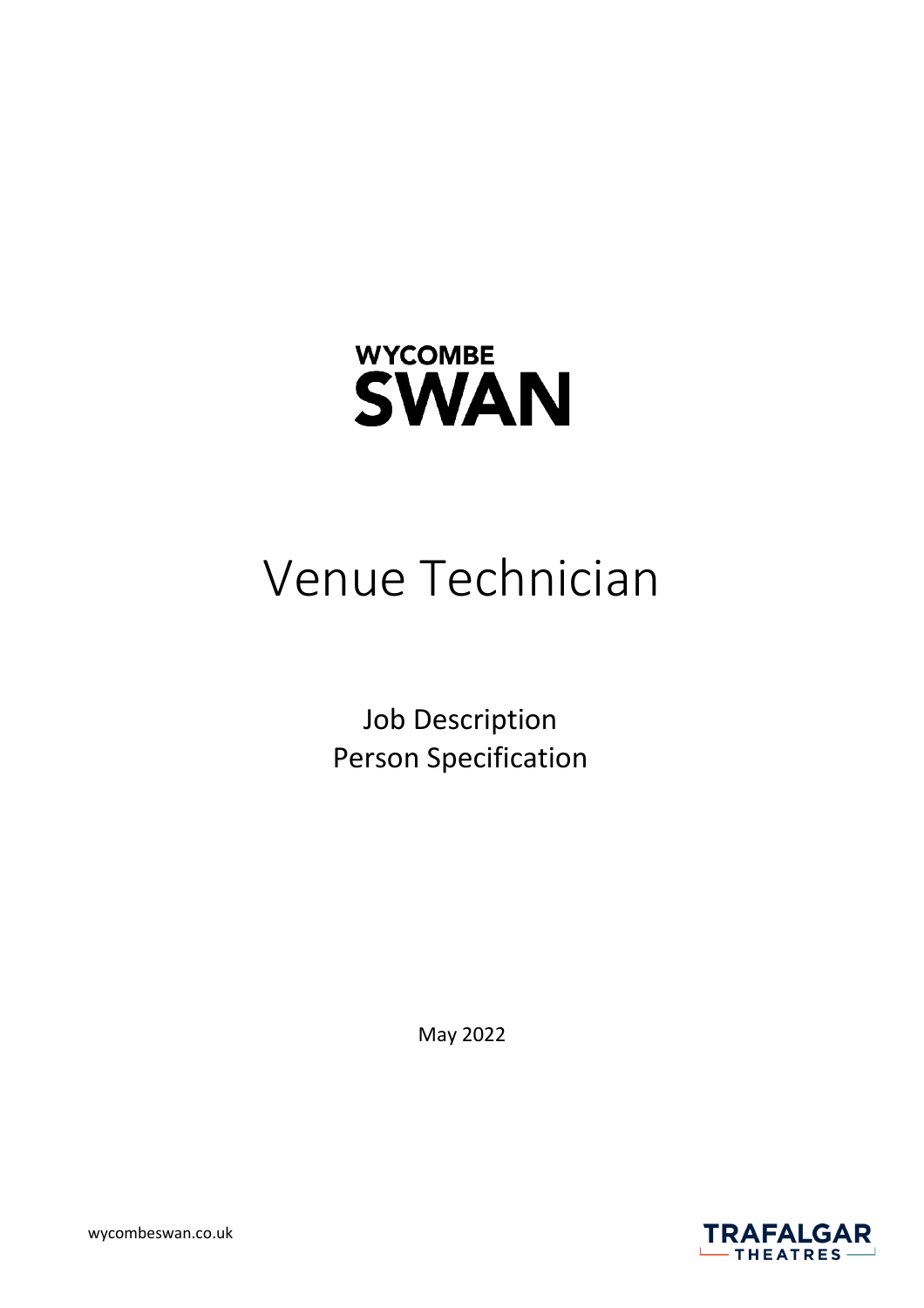**Wycombe Swan** is one of twelve regional theatre and live entertainment venues within the **Trafalgar Entertainment** group. Trafalgar Theatres (Previously HQ Theatres & Hospitality) manage twelve venues on behalf of local authorities across the UK; from live music venues and concert halls to large auditoria presenting top West End productions, high profile live music and comedy, ballet, opera and family theatre, and recognised for providing industry-leading hospitality and first class customer experiences.

**Wycombe Swan** is located in the heart of the High Wycombe town centre and comprises of three distinct spaces to provide the people of Buckinghamshire with top-quality musicals, drama, comedy, dance, family shows, one night events, and a world-class pantomime. With a capacity of 1,076 seats, the Main auditorium boasts superb acoustics, a large stage and adaptable seating. The historic Old Town Hall offers a smart, distinctive, multi-use space with staging and seating up to 400 and 600 standing. Rounding off the spaces is the ornate Oak Room, providing a glorious and elegant setting for events of up to 120 people. More than just high quality programming seen in the main space, Wycombe Swan regularly hosts conferences, graduations, parties and weddings, with exquisite food provided by the in-house catering team.

The Wycombe Swan and Old Town Hall has always been at the heart of the Wycombe community. We are proud to be a venue that supports local community hires, alongside nurturing the young talent of Bucks through our youth drama activities. Playing our part during the Coronavirus pandemic operating as a vaccination centre for the NHS, we are now looking to grow our team with passionate and talented individuals.

| <b>Employment type:</b>        | <b>Full Time</b>                                                                                                                                                                                                                                                                                                                                                       |
|--------------------------------|------------------------------------------------------------------------------------------------------------------------------------------------------------------------------------------------------------------------------------------------------------------------------------------------------------------------------------------------------------------------|
| Salary:                        | £24,000 p.a. dependent on experience, ability and potential                                                                                                                                                                                                                                                                                                            |
| Hours:                         | 40 per week over 5 days out of 7, A range of working patterns to allow for a varied<br>work life balance.                                                                                                                                                                                                                                                              |
| <b>Work location:</b>          | You will be based at Wycombe Swan, High Wycombe and may be required to<br>travel to and work at other Trafalgar Theatres venues. Approved travel expenses<br>will be reimbursed.                                                                                                                                                                                       |
| <b>Purpose of the</b><br>role: | As a member of the Technical Team, the post holder will be responsible for<br>assisting in show operations, get-ins, get-outs and other related duties for the<br>diverse programme of live entertainment productions and events across the three<br>venues as well as the routine maintenance of the facility, as directed by the<br>Buildings and Technical Manager. |
| Our ideal<br>candidate:        | The ideal candidate will be multi – skilled and able to work calmly and effectively<br>with a wide range of people, including artists and companies. You will have a<br>confident and approachable manner, a good sense of humour and be able to take<br>and act upon instructions within a given time frame in a busy working<br>environment.                         |
| <b>Closing date:</b>           | Monday 6 <sup>th</sup> June 2022, 5pm                                                                                                                                                                                                                                                                                                                                  |
| How to apply:                  | Please complete an Application Form available at wycombeswan.co.uk and submit<br>with a covering letter to admin@wycombeswan.co.uk with the subject title 'Venue<br>Technician'. Tell us why you think you are suited to this role, why it interests you<br>and how we'll benefit from having you on board!                                                            |

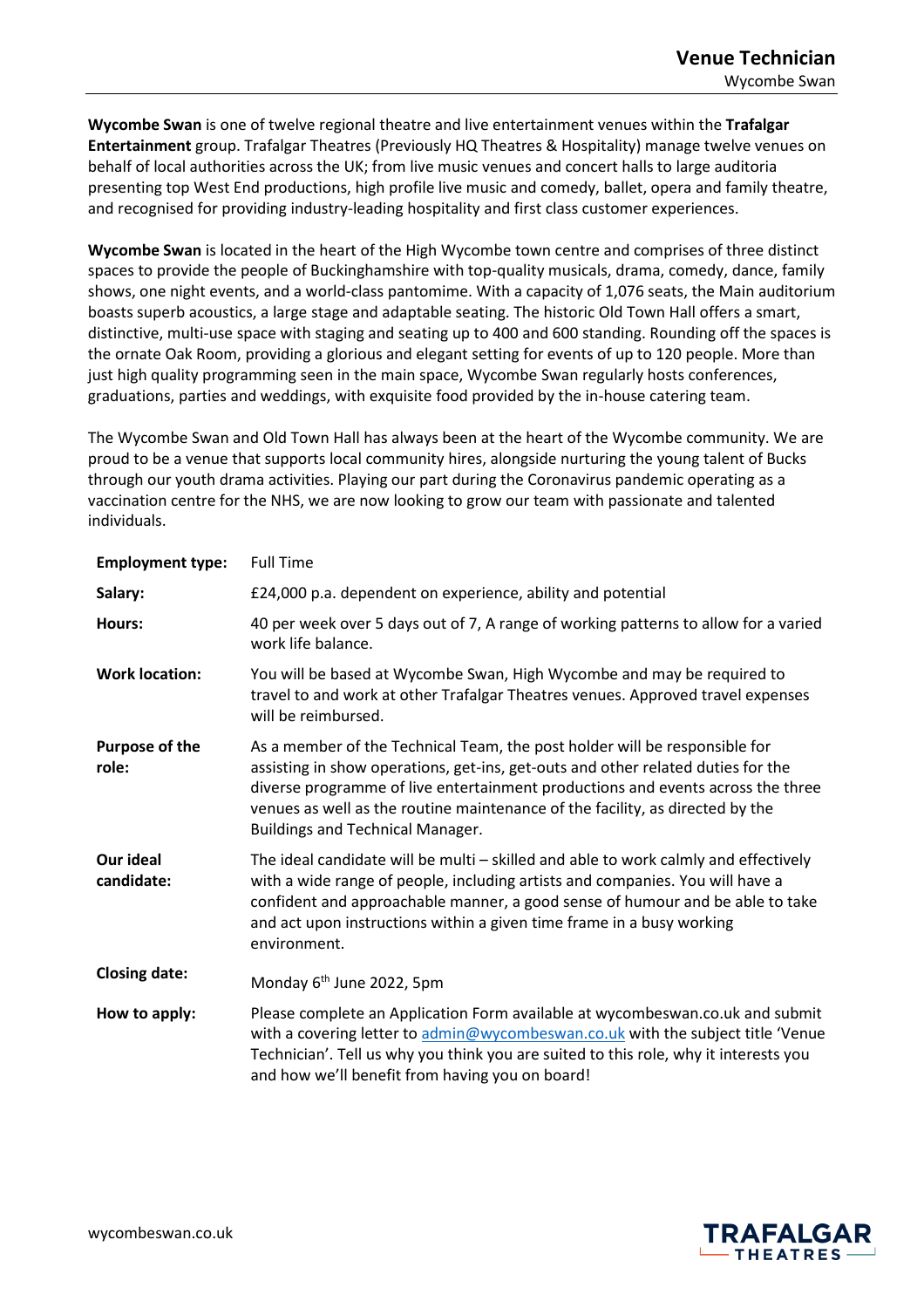# **REPORTING**

You will report directly to Buildings & Technical Manager.

The posts you will line manage include Casual Technicians and Casual Maintenance Staff.

# **KEY ACCOUNTABILITIES**

## **Strategic**

- With other members of the Technical and Buildings Team, contribute as required to the achievement of the Swan's Business Plan and its relevant targets and objectives.
- Identify improvement projects and in conjunction with the Technical and Buildings Team discuss and carry out improvement works.

### **Operations**

- To ensure a safe and productive working environment is maintained and that all technical work is executed in compliance with local and industry guidelines.
- As part of the Technical and Buildings Team the post holder will be responsible for assisting with the setting up of shows and events and various operational duties as instructed, including the operation of counterweight flying facilities, intelligent lighting fixtures and digital control systems.
- As part of the technical team, ensure that the highest level of professionalism is achieved in the staging of all events at Wycombe Swan. The post holder will work closely with visiting companies and artists, both professional and amateur, and be fully conversant with their stage and technical requirements. The post holder will ensure that the technical department deliver first class standards of customer care to all internal and external clients.
- To assist with moving scenery and equipment during a production, working with lighting, sound and special effects as directed.
- At the conclusion of performances and events, the post holder will assist in the breakdown and get out of all staging and equipment and ensure all technical and stage areas are clear of personnel and performers, ensure that all areas are clear and secure, and all equipment is intact.
- The post holder will assist visiting performers and companies with the get in of all staging and electrical equipment. Assist in the provision of all technical services including, but not limited to, rigging and focusing of lights and any additional sound installations as required.
- To advise and assist companies on production matters at pre-event planning meetings and on the day of the event.
- To assist in the management of contractors as required.
- To maintain stage, lighting, sound and other equipment as required. Including fault diagnosis and repair, PAT testing etc.
- General building maintenance of the venue, to include (but not restricted to) lamp rounds, fire checks, general painting etc.

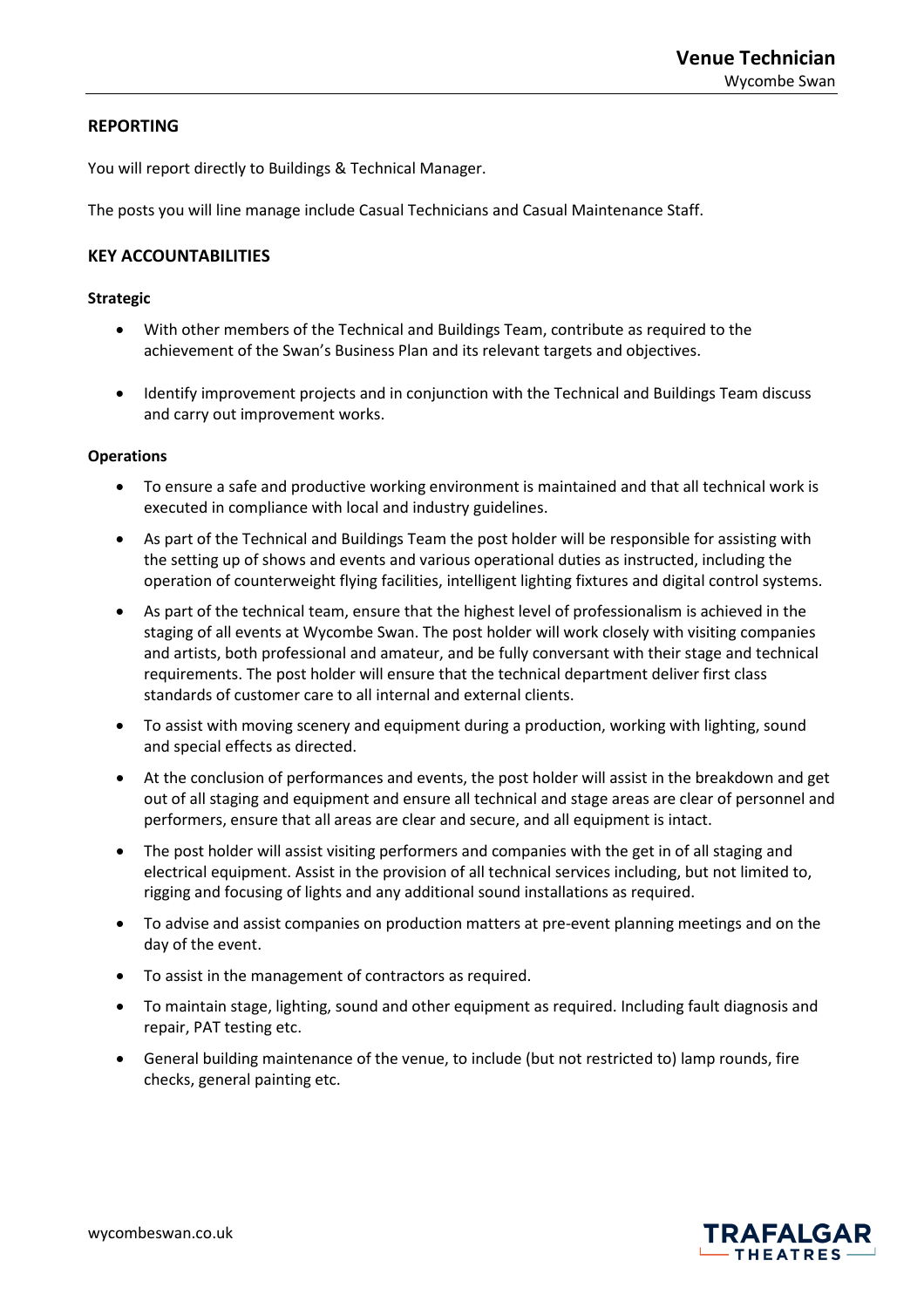# **Health & Safety**

- The post holder will abide by relevant health and safety and licensing requirements and will also ensure all visiting performers and personnel conform to these requirements, and that good housekeeping procedures are adopted. The post holder will also assist the Buildings and Technical Manager in the creation and implementation of relevant Health & Safety and licensing related policies and procedures.
- To develop a good working knowledge of the building's facilities and services.
- To assist in protecting and safeguarding the buildings and their contents from possible theft, damage and abuse by carrying out assigned duties as directed and abiding by policies and procedures issued.
- To be a designated key holder and to undertake and ensure the safety and security of the building as required.

## **Recruitment, Training and Development**

• Undertake training and development relevant to the successful execution of the job role.

### **Other Responsibilities**

- Dress in accordance with Company uniform policy and wear protective clothing where issued and instructed.
- Attend and, if required, note take meetings as required.

This Job Description is not an exhaustive description of your duties. You will be required to adopt a flexible approach to your role and responsibilities. In particular, from time to time, you may be required to undertake such alternative or additional duties as may be commensurate with your skills, experience and capabilities.